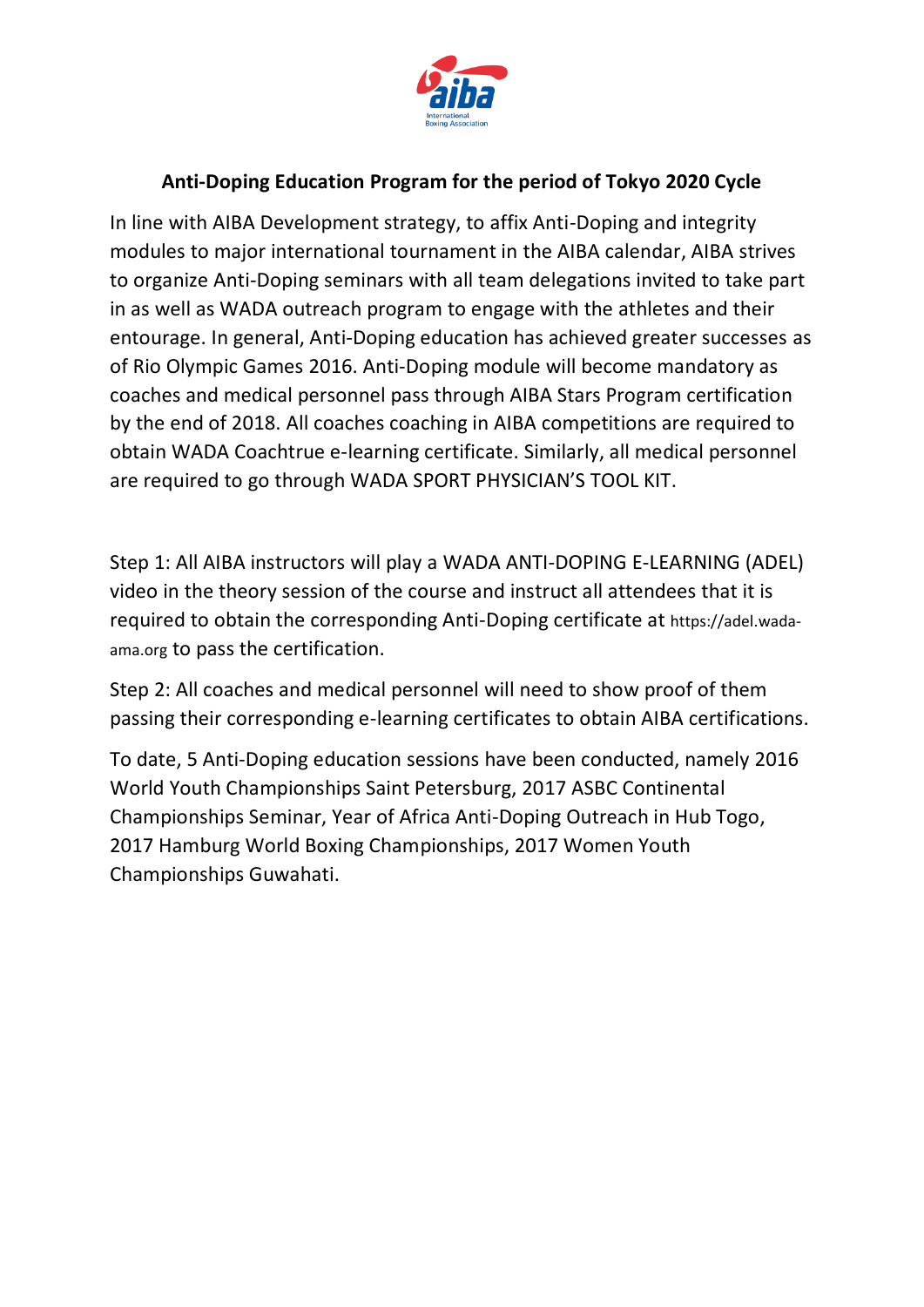

## **2017 ASBC Continental Championships**

## **Anti-Doping Seminar and Outreach program**

**City**: Tashkent, Uzbekistan

**Dates**: 27 April 2017

**Instructor:** Ms Galiya Zhumabayeva, Central Asia RADO

### **Number of Participants**: 50

### **Seminar Programme:**

- The WADA Code 2015 and the other documents on the International Standards (laboratories, investigation, TUE, privacy)
- The risks of doping (health)
- Types of Anti-Doping Rule Violations and sanctions
- The Prohibited List and TUE
- Supplements
- History of famous cases of doping

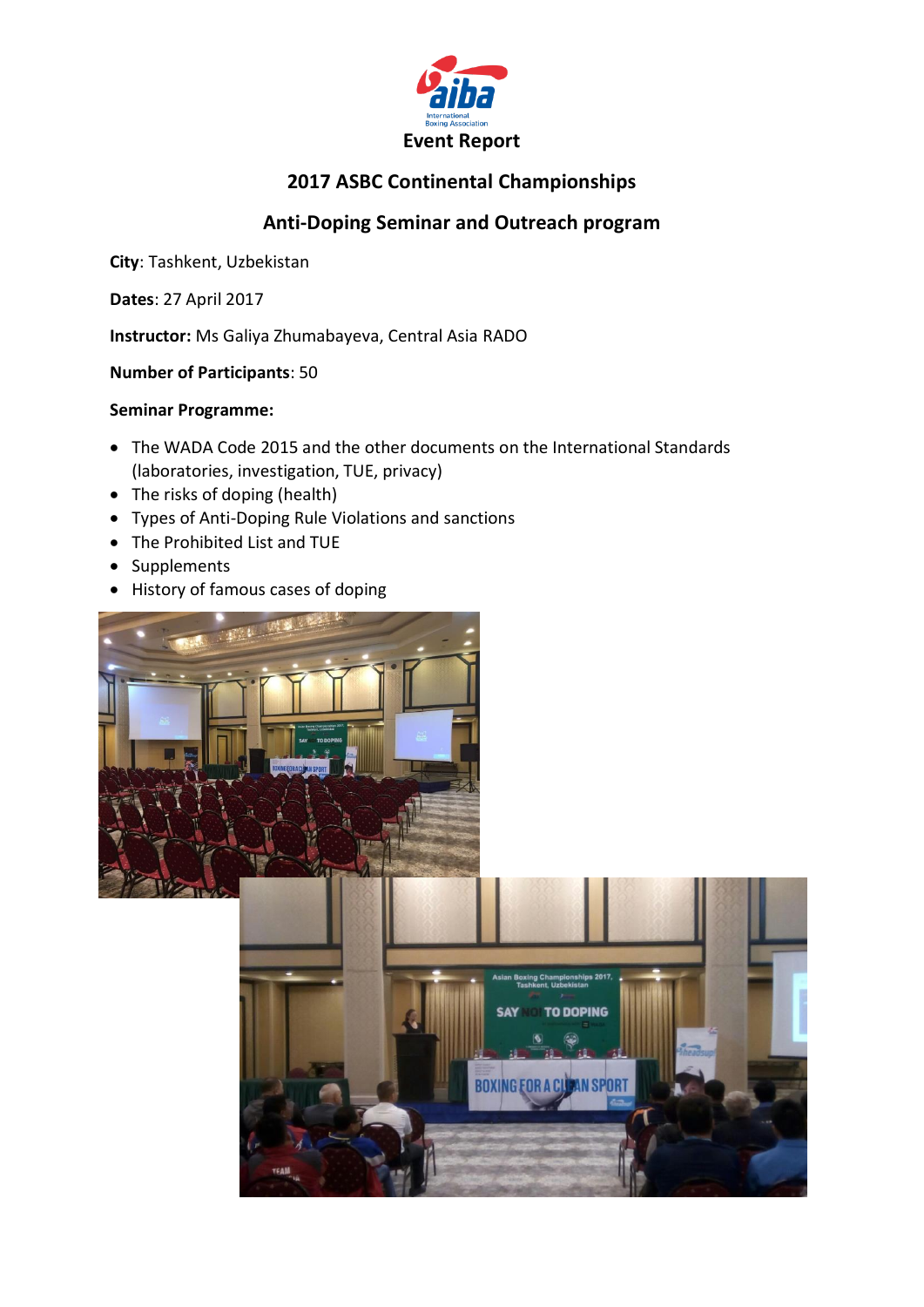